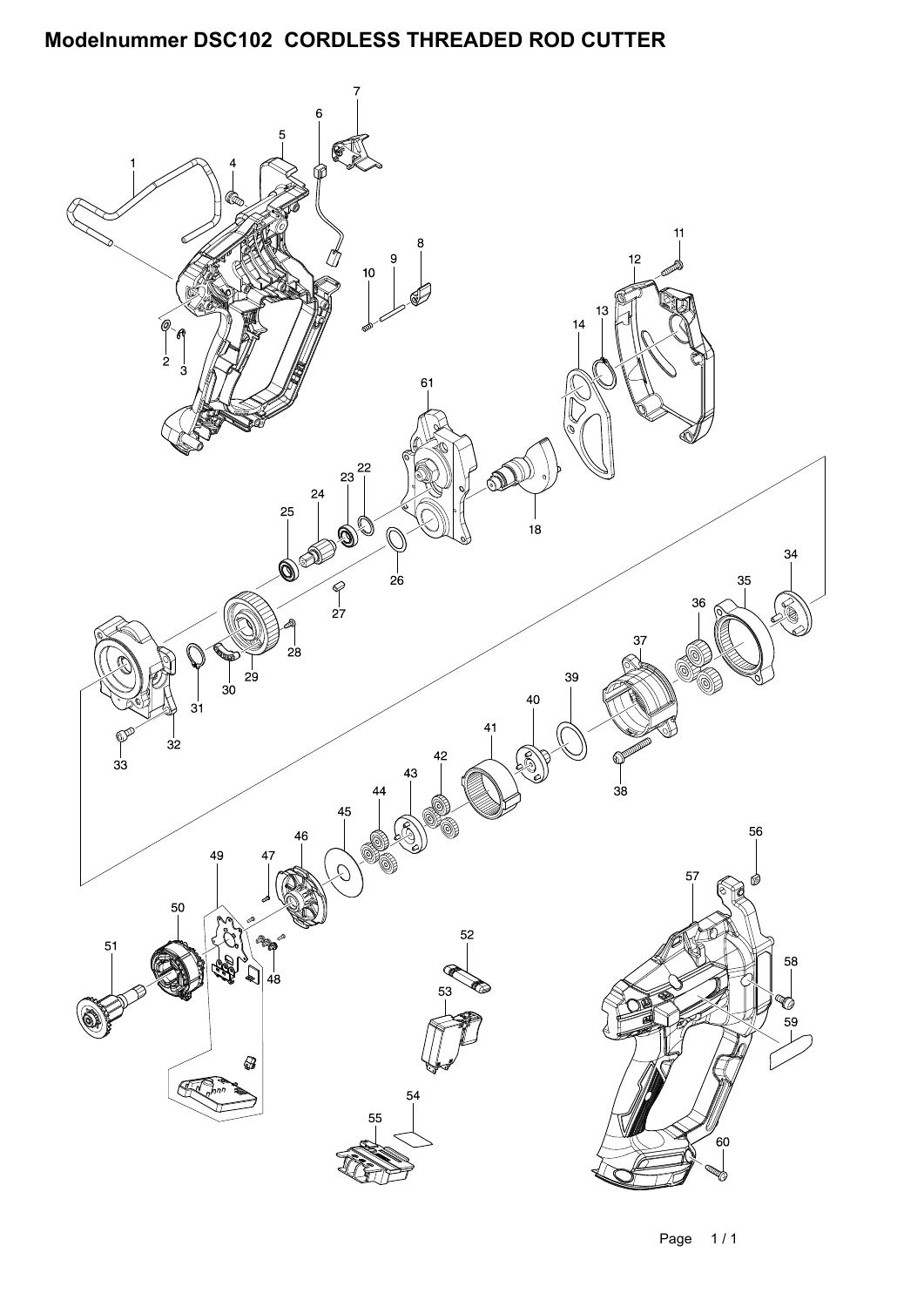## Modelnummer DSC102 CORDLESS THREADED ROD CUTTER

Page 1 / 2

| Artikel         | Reservedelsn | <b>Beskrivelse</b>          | I/C | Qty            | N/O | Opt. 1 | Opt. 2 | <b>Note</b> |
|-----------------|--------------|-----------------------------|-----|----------------|-----|--------|--------|-------------|
| 001             | 281019-0     | <b>HOOK</b>                 |     | $\mathbf{1}$   |     |        |        |             |
| 002             | 941102-2     | <b>FLAT WASHER 5</b>        |     | 1              |     |        |        |             |
| 003             | 961011-9     | STOP RING E-4               |     | $\mathbf{1}$   |     |        |        |             |
| 004             | 911213-7     | PAN HEAD SCREW M5X12        |     | $\mathbf{1}$   |     |        |        |             |
| 005             | 183J34-9     | <b>HOUSING SET</b>          |     | $\mathbf{1}$   |     |        |        |             |
| C <sub>10</sub> | 263002-9     | <b>RUBBER PIN 4</b>         |     | $\mathbf{1}$   |     |        |        |             |
| C <sub>20</sub> | 263005-3     | RUBBER PIN 6                |     | 3              |     |        |        |             |
| C <sub>30</sub> | 816U42-8     | <b>INDICATION LABEL</b>     |     | 1              |     |        |        |             |
| C40             | 816V02-6     | <b>CAUTION LABEL</b>        |     | 1              |     |        |        |             |
| D <sub>10</sub> |              | <b>INC. 57</b>              |     |                |     |        |        |             |
| 006             | 620821-0     | <b>LED CIRCUIT</b>          |     | $\mathbf{1}$   |     |        |        |             |
| 007             | 458373-9     | <b>LED HOLDER</b>           |     | $\mathbf{1}$   |     |        |        |             |
| 008             | 458379-7     | <b>SCREW GUIDE</b>          |     | 1              |     |        |        |             |
| 009             | 256267-0     | PIN <sub>3</sub>            |     | $\mathbf{1}$   |     |        |        |             |
| 010             | 231403-9     | <b>COMPRESSION SPRING 3</b> |     | $\mathbf{1}$   |     |        |        |             |
| 011             | 265995-6     | TAPPING SCREW 4X18          |     | 4              |     |        |        |             |
| 012             | 140B24-7     | <b>FRONT COVER COMPLETE</b> |     | $\mathbf{1}$   |     |        |        |             |
| C10             | 816U44-4     | <b>CAUTION LABEL</b>        |     | $\mathbf{1}$   |     |        |        |             |
| 013             | 961104-2     | <b>RETAINING RING S-24</b>  |     | 1              |     |        |        |             |
| 014             | 347350-5     | <b>RETURN PLATE</b>         |     | $\mathbf{1}$   |     |        |        |             |
| 018             | 144986-9     | <b>CAM COMPLETE</b>         |     | 1              |     |        |        |             |
| 022             | 267447-3     | FLAT WASHER 14              |     | $\mathbf{1}$   |     |        |        |             |
| 023             | 211485-7     | <b>BALL BEARING 6800LLU</b> |     | $\mathbf{1}$   |     |        |        |             |
| 024             | 226168-6     | SPUR GEAR 10C               |     | $\mathbf{1}$   |     |        |        |             |
| 025             | 211485-7     | BALL BEARING 6800LLU        |     | $\mathbf{1}$   |     |        |        |             |
| 026             | 253409-7     | <b>FLAT WASHER 17</b>       |     | $\mathbf{1}$   |     |        |        |             |
| 027             | 254202-2     | KEY 4                       |     | $\overline{c}$ |     |        |        |             |
| 028             | 265954-0     | TAPPING SCREW BIND PT3X8    |     | 2              |     |        |        |             |
| 029             | 226169-4     | SPUR GEAR 39                |     | $\mathbf{1}$   |     |        |        |             |
| 030             | 144990-8     | MAGNET HOLDER COMPLETE      |     | 1              |     |        |        |             |
| 031             | 961057-5     | <b>RETAINING RING S-17</b>  |     | $\mathbf{1}$   |     |        |        |             |
| 032             | 144992-4     | <b>GEAR COVER COMLPETE</b>  |     | 1              |     |        |        |             |
| 033             | 922212-4     | HEX. SOCKET HEAD BOLT M5X12 |     | 4              |     |        |        |             |
| 034             | 144989-3     | <b>CARRIER COMPLETE</b>     |     | $\mathbf{1}$   |     |        |        |             |
| 035             | 226166-0     | <b>INTERNAL GEAR 48</b>     |     | $\mathbf{1}$   |     |        |        |             |
| 036             | 226165-2     | SPUR GEAR 19                |     | 3              |     |        |        |             |
| 037             | 458374-7     | <b>GEAR HOUSING</b>         |     | $\mathbf{1}$   |     |        |        |             |
| 038             | 911258-5     | PAN HEAD SCREW M5X35        |     | 2              |     |        |        |             |
| 039             | 253792-2     | <b>FLAT WASHER 26</b>       |     | $\mathbf{1}$   |     |        |        |             |
| 040             | 144988-5     | SPUR GEAR 9 COMPLETE        |     | $\mathbf{1}$   |     |        |        |             |
| 041             | 226164-4     | INTERNAL GEAR 53            |     | $\mathbf{1}$   |     |        |        |             |
| 042             | 226163-6     | SPUR GEAR 21                |     | 3              |     |        |        |             |
| 043             | 144987-7     | SPUR GEAR 10B COMPLETE      |     | $\mathbf{1}$   |     |        |        |             |
| 044             | 226163-6     | SPUR GEAR 21                |     | 3              |     |        |        |             |
| 045             | 253410-2     | <b>FLAT WASHER 15</b>       |     | 1              |     |        |        |             |
| 046             | 458375-5     | <b>GEAR HOUSING COVER</b>   |     | $\mathbf{1}$   |     |        |        |             |
| 047             | 266490-9     | TAPPING SCREW PT 2X6        |     | 3              |     |        |        |             |
| 048             | 652069-6     | FLAT HEAD SCREW M3X6        |     | 3              |     |        |        |             |